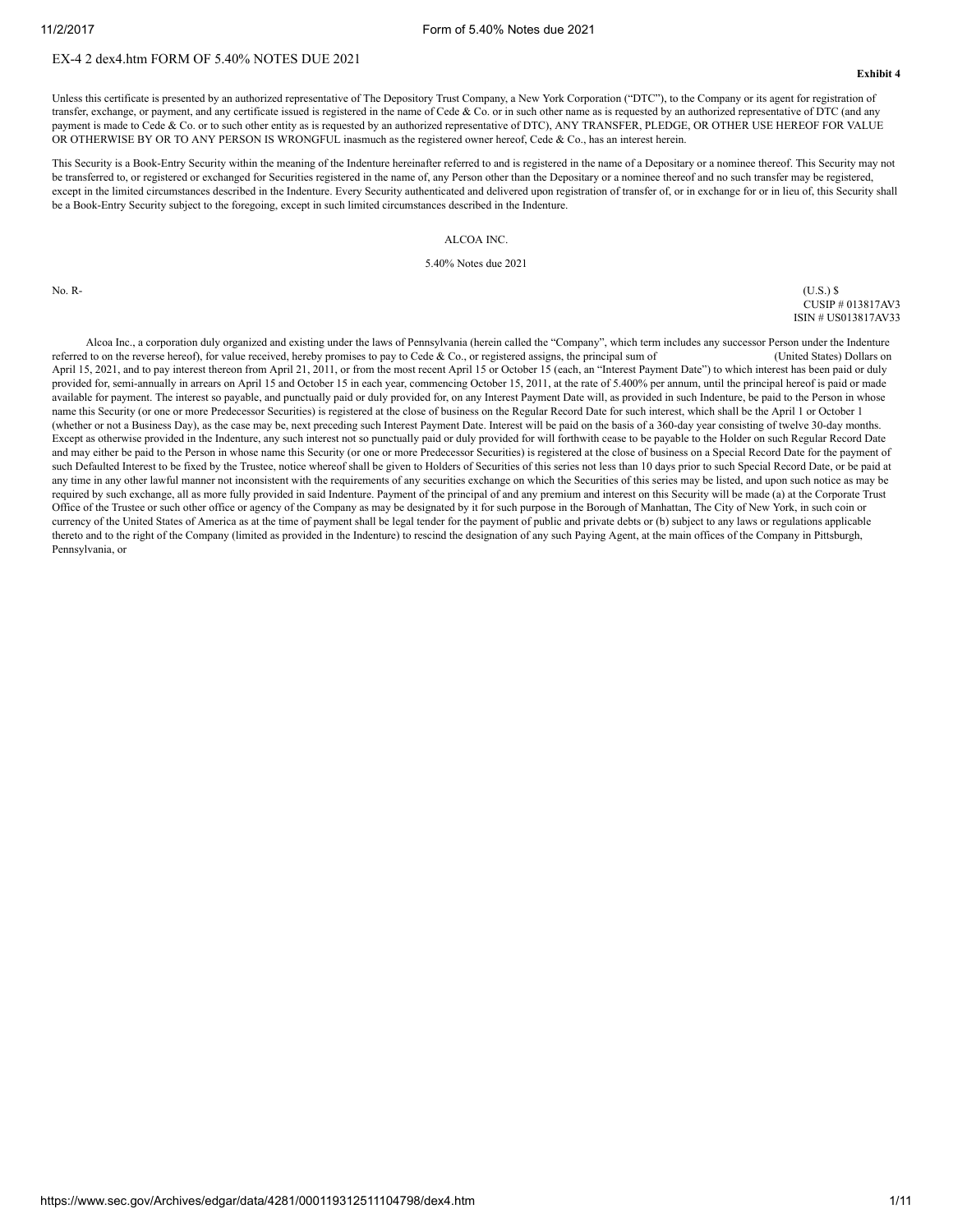#### 11/2/2017 Form of 5.40% Notes due 2021

at such other offices or agencies as the Company may designate, by United States dollar check drawn on, or transfer to a United States dollar account maintained by the payee with, a bank in The City of New York; provided, however, that at the option of the Company payment of interest may be made by United States dollar check mailed to the address of the Person entitled thereto as such address shall appear in the Security Register.

Reference is hereby made to the further provisions of this Security set forth on the reverse hereof, which further provisions shall for all purposes have the same effect as if set forth at this place.

Unless the certificate of authentication hereon has been executed by the Trustee referred to on the reverse hereof, directly or through an Authenticating Agent, by manual signature of an authorized signatory, this Security shall not be entitled to any benefit under the Indenture or be valid or obligatory for any purpose.

IN WITNESS WHEREOF, the Company has caused this instrument to be duly executed under its corporate seal.

By:

Dated: April 21, 2011

ALCOA INC.

Attest:

Vice President and Treasurer

[SEAL]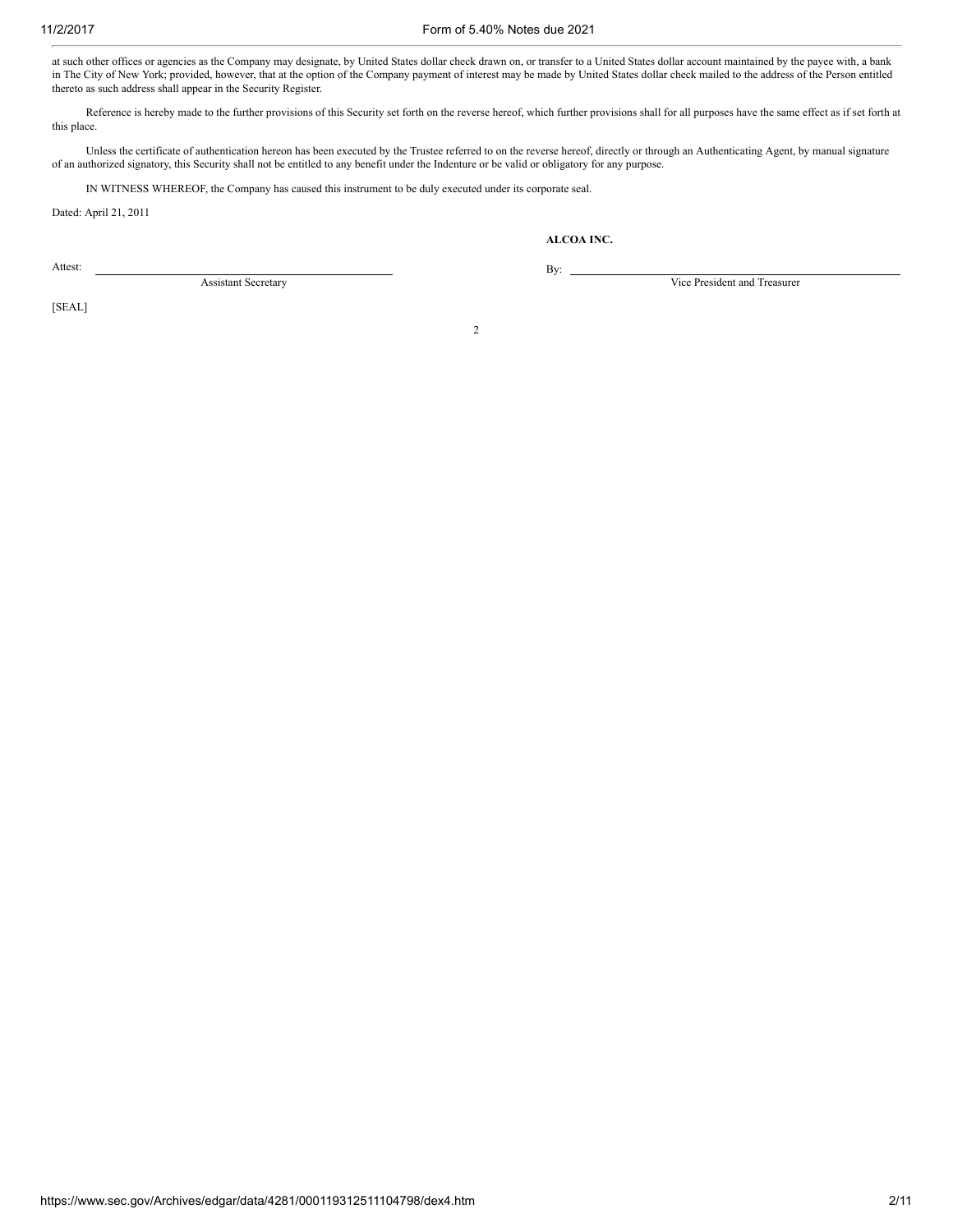# CERTIFICATE OF AUTHENTICATION

This is one of the Securities of the series designated therein referred to in the withinmentioned Indenture.

## THE BANK OF NEW YORK MELLON TRUST COMPANY, N. A., as Trustee

By:

Authorized Signatory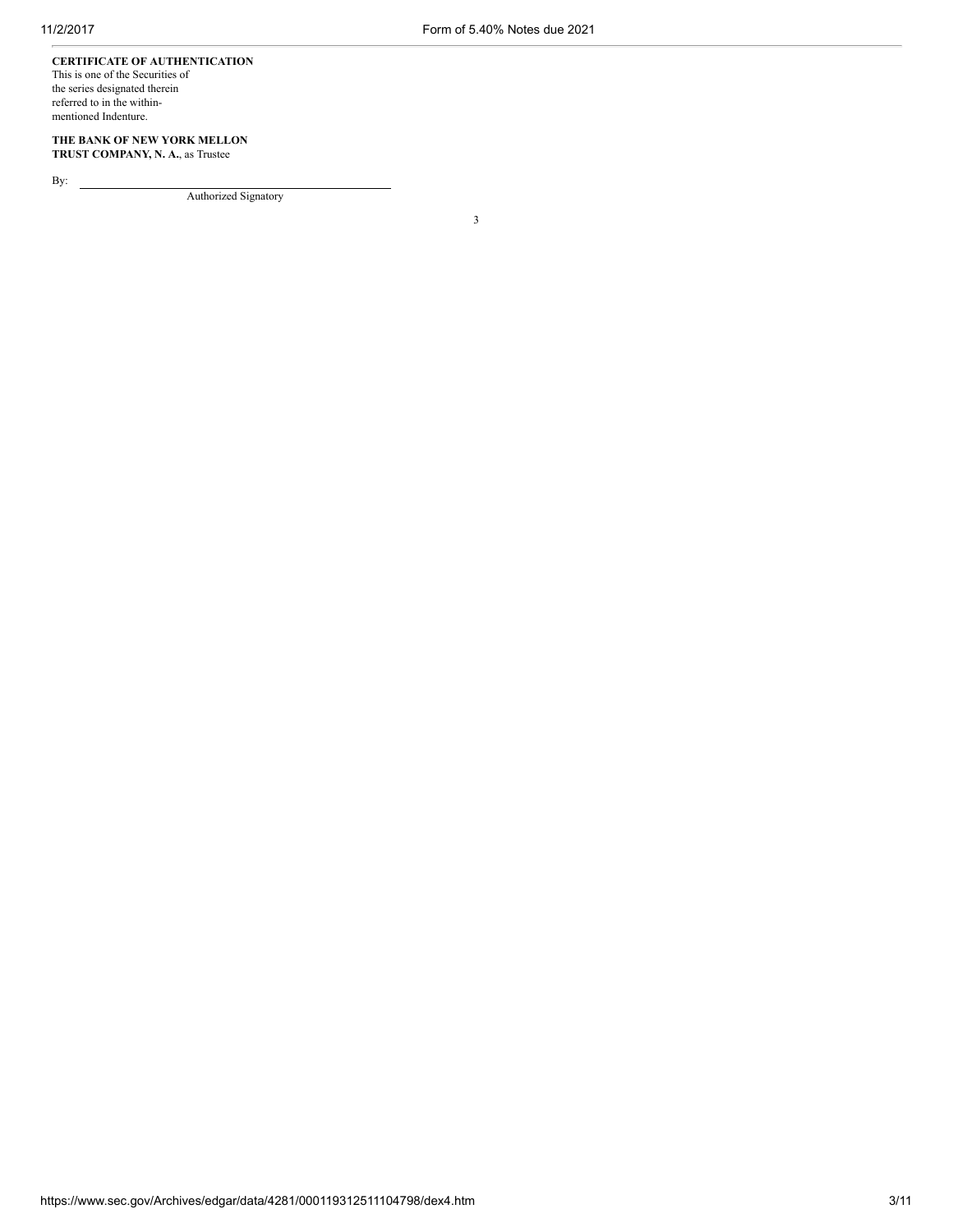This Security is one of a duly authorized issue of securities of the Company (herein called the "Securities"), issued and to be issued in one or more series under an Indenture, dated as of September 30, 1993 (herein, as supplemented by the First Supplemental Indenture dated as of January 25, 2007 between the Company and the Trustee (as defined below), the Second Supplemental Indenture dated as of July 15, 2008 between the Company and the Trustee, and the Third Supplemental Indenture dated as of March 24, 2009 between the Company and the Trustee, called the "Indenture"), between the Company and The Bank of New York Mellon Trust Company, N.A., as successor in interest to J. P. Morgan Trust Company, National Association (formerly Chase Manhattan Trust Company, National Association, as successor to PNC Bank, National Association), as Trustee (herein called the "Trustee", which term includes any successor trustee under the Indenture), to which Indenture and all indentures supplemental thereto reference is hereby made for a statement of the respective rights, limitations of rights, duties and immunities thereunder of the Company, the Trustee and the Holders of the Securities and of the terms upon which the Securities are, and are to be, authenticated and delivered. This Security is one of the series designated on the face hereof, initially issued in the aggregate principal amount of (U.S.) \$1,250,000,000.

The Securities of this series are subject to redemption, as a whole or in part, at the option of the Company, at any time or from time to time, on at least 30 days, but not more than 60 days, prior notice to the Holders of the Securities of this series given as described below. Prior to January 15, 2021 (the date that is three months prior to their maturity date), the Securities will be redeemable at a redemption price equal to the greater of:

- 100% of the principal amount to be redeemed, plus accrued interest, if any, to the redemption date; or
- the sum of the present values of the Remaining Scheduled Payments, as defined below, discounted, on a semi-annual basis, assuming a 360-day year consisting of twelve 30 day months, at the Treasury Rate, as defined below, plus 30 basis points, plus accrued interest to the date of redemption which has not been paid.

At any time on or after January 15, 2021 (the date that is three months prior to their maturity date), the Securities of this series will be redeemable, in whole or in part, at any time and from time to time, at the option of the Company at a redemption price equal to 100% of the principal amount to be redeemed plus accrued interest to the date of redemption which has not been paid.

"Treasury Rate" means, with respect to any redemption date:

• the yield, under the heading which represents the average for the immediately preceding week, appearing in the most recently published statistical release designated "H.15(519)" or any successor publication which is published weekly by the Board of Governors of the Federal Reserve System and which establishes yields on actively traded United States Treasury securities adjusted to constant maturity under the caption "Treasury Constant Maturities," for the maturity corresponding to the Comparable Treasury Issue; provided that if no maturity is within three months before or after the maturity date for this Security, yields for the two published maturities most closely corresponding to the Comparable Treasury Issue will be determined and the Treasury Rate will be interpolated or extrapolated from those yields on a straight line basis rounding to the nearest month; or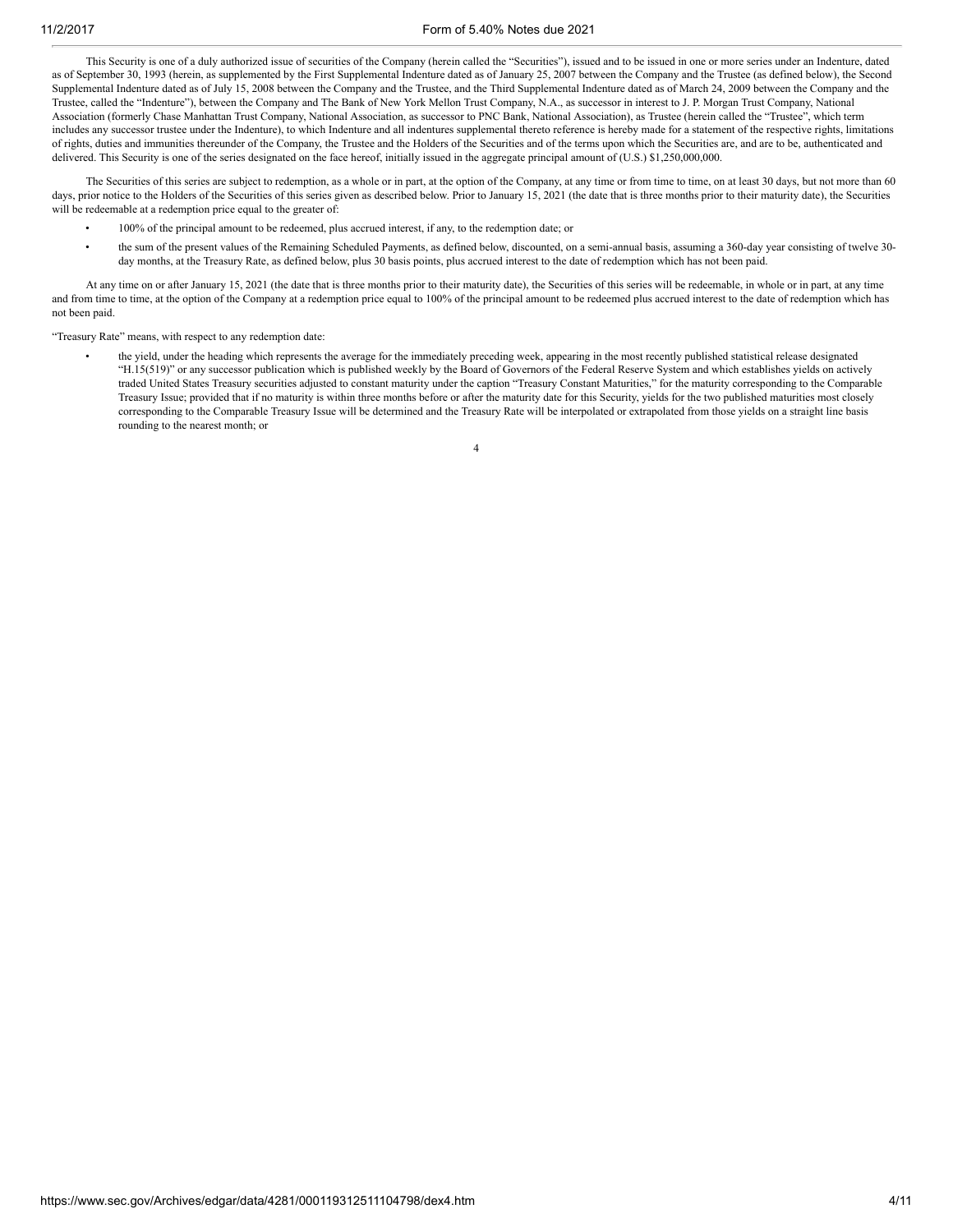• if that release, or any successor release, is not published during the week preceding the calculation date or does not contain such yields, the rate per annum equal to the semiannual equivalent yield to maturity of the Comparable Treasury Issue, calculated using a price for the Comparable Treasury Issue (expressed as a percentage of its principal amount) equal to the Comparable Treasury Price for that redemption date.

The Treasury Rate will be calculated on the third Business Day preceding the redemption date.

"Comparable Treasury Issue" means the United States Treasury security selected by an Independent Investment Banker as having a maturity comparable to the remaining term of this Security to be redeemed that would be utilized, at the time of selection and in accordance with customary financial practice, in pricing new issues of corporate debt securities of comparable maturity to the remaining term of this Security.

"Independent Investment Banker" means one of the Reference Treasury Dealers, to be appointed by the Company.

"Comparable Treasury Price" means, with respect to any redemption date for this Security:

- the average of four Reference Treasury Dealer Quotations for the redemption date, after excluding the highest and lowest of such Reference Treasury Dealer Quotations; or
- if the Trustee obtains fewer than four Reference Treasury Dealer Quotations, the average of all quotations obtained by the Trustee.

"Reference Treasury Dealer Quotations" means, with respect to each Reference Treasury Dealer and any redemption date, the average, as determined by the Trustee, of the bid and asked prices for the Comparable Treasury Issue, expressed in each case as a percentage of its principal amount, quoted in writing to the Trustee by such Reference Treasury Dealer at 3:30 p.m., New York City time, on the third Business Day preceding such redemption date.

"Reference Treasury Dealer" means each of Citigroup Global Markets Inc., J.P. Morgan Securities LLC, Morgan Stanley & Co. Incorporated, and Credit Suisse Securities (USA) LLC, and their respective successors; provided, however, that if any of the foregoing shall cease to be a primary U.S. Government securities dealer, which is referred to herein as a "Primary Treasury Dealer," the Company will substitute therefor another nationally recognized investment banking firm that is a Primary Treasury Dealer.

"Remaining Scheduled Payments" means, with respect to each Security to be redeemed, the remaining scheduled payments of the principal thereof and interest thereon that would be due after the related redemption date but for such redemption; provided, however, that, if such redemption date is not an interest payment date with respect to such Security, the amount of the next succeeding scheduled interest payment thereon will be deemed to be reduced by the amount of interest accrued thereon to such redemption date.

In the event of redemption of this Security in part only, a new Security or Securities of this series and of like tenor for the unredeemed portion hereof will be issued in the name of the Holder hereof upon the cancellation hereof.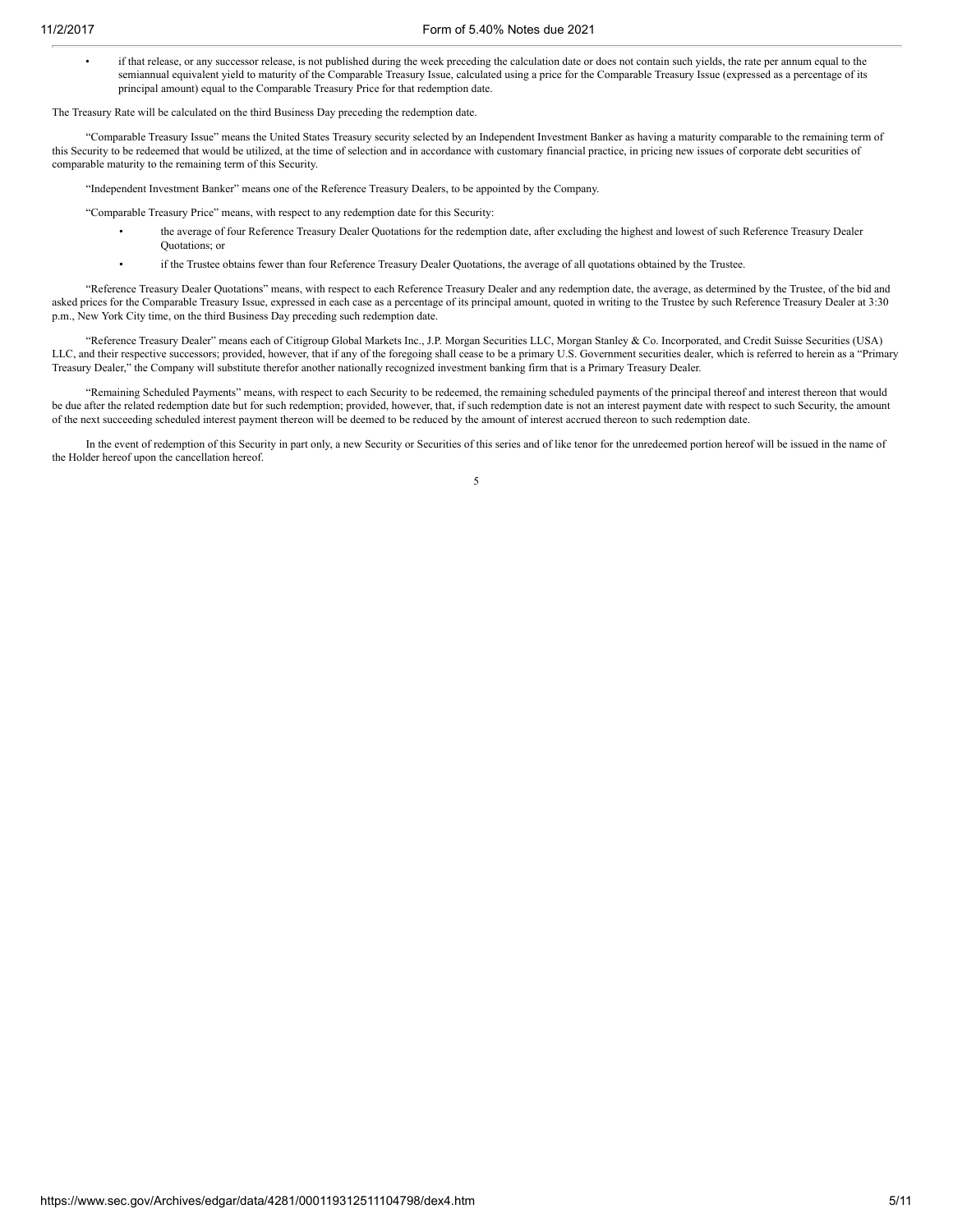Notice of redemption will be given by mail to Holders of Securities of this series, not less than 30 nor more than 60 days prior to the date fixed for redemption, all as provided in the Indenture.

If a Change of Control Repurchase Event occurs, unless the Company has exercised its right to redeem this Security as described above, the Company will be required to make an offer to each Holder of Securities of this series to repurchase all or any part (in denominations of \$2,000 and integral multiples of \$1,000 in excess thereof) of that Holder's Securities of this series at a repurchase price in cash equal to 101% of the aggregate principal amount of Securities of this series repurchased plus any accrued and unpaid interest on the Securities of this series repurchased to, but not including, the date of repurchase. Within 30 days following any Change of Control Repurchase Event or, at the option of the Company, prior to any Change of Control, but after the public announcement of the Change of Control, the Company will mail a notice to each Holder, with a copy to the Trustee, describing the transaction or transactions that constitute or may constitute the Change of Control Repurchase Event and offering to repurchase Securities of this series on the payment date specified in the notice, which date will be no earlier than 30 days and no later than 60 days from the date such notice is mailed, other than as may be required by law. The notice shall, if mailed prior to the date of consummation of the Change of Control, state that the offer to purchase is conditioned on a Change of Control Repurchase Event occurring on or prior to the payment date specified in the notice. Holders of Securities of this series electing to have Securities of this series purchased pursuant to a Change of Control Repurchase Event offer, will be required to surrender their Securities of this series, with the form entitled "Option of Holder to Elect Purchase" on the reverse of the Security completed, to the Paying Agent at the address specified in the notice, or transfer their Securities of this series to the Paying Agent by book-entry transfer pursuant to the applicable procedures of the Paying Agent, prior to the close of business on the third Business Day prior to the repurchase payment date. The Company will comply with the requirements of Rule 14e-1 under the Exchange Act, and any other securities laws and regulations thereunder to the extent those laws and regulations are applicable in connection with the repurchase of the Securities of this series as a result of a Change of Control Repurchase Event. To the extent that the provisions of any securities laws or regulations conflict with the Change of Control Repurchase Event provisions of the Securities of this series, the Company will comply with the applicable securities laws and regulations and will not be deemed to have breached its obligations under the Change of Control Repurchase Event provisions of the Securities of this series by virtue of such conflict.

On the repurchase date following a Change of Control Repurchase Event, the Company will, to the extent lawful:

- (1) accept for payment all Securities of this series or portions of Securities of this series properly tendered pursuant to its offer;
- (2) deposit with the Paying Agent an amount equal to the aggregate purchase price in respect of all Securities of this series or portions of Securities of this series properly tendered; and
- (3) deliver or cause to be delivered to the Trustee the Securities of this series properly accepted, together with an Officers' Certificate stating the aggregate principal amount of Securities of this series being purchased by the Company.

The Paying Agent will promptly mail to each Holder of Securities of this series properly tendered the purchase price for the Securities of this series, and the Trustee will promptly authenticate and mail (or cause to be transferred by book-entry) to each Holder a new Security of this series equal in principal amount to any unpurchased portion of any Securities of this series surrendered; provided that each new Security of this series will be in a minimum principal amount of \$2,000 and integral multiples of \$1,000 in excess thereof.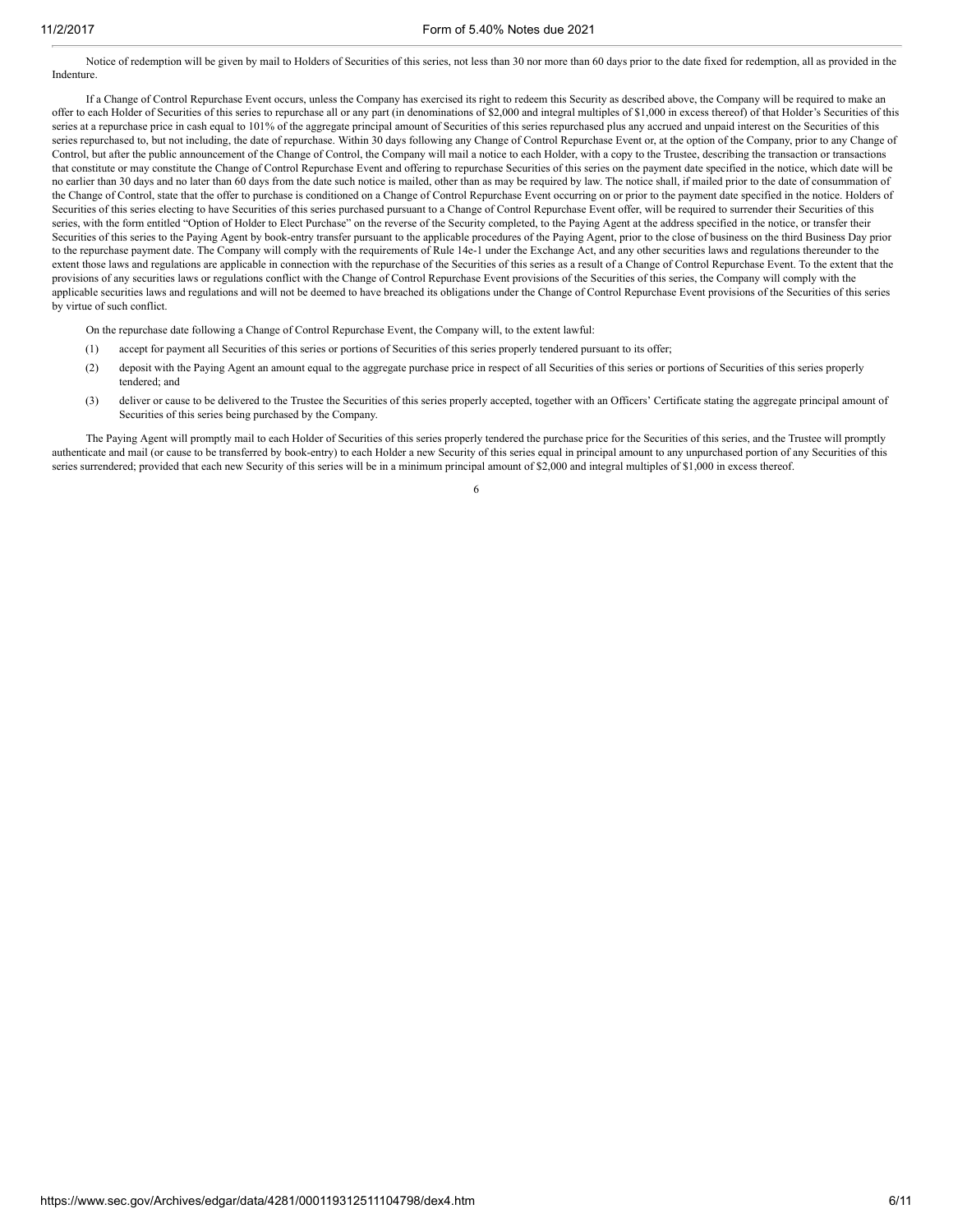The Company will not be required to make an offer to repurchase the Securities of this series upon a Change of Control Repurchase Event if a third party makes such an offer in the manner, at the times and otherwise in compliance with the requirements for an offer made by the Company and such third party purchases all Securities of this series properly tendered and not withdrawn under its offer.

For purposes of the foregoing discussion of a repurchase at the option of Holders, the following definitions are applicable:

"Change of Control" means the occurrence of any of the following:

- (1) the direct or indirect sale, lease, transfer, conveyance or other disposition (other than by way of merger or consolidation), in one or a series of related transactions, of all or substantially all of the assets of the Company and its subsidiaries taken as a whole to any "person" (as that term is used in Section 13(d)(3) of the Exchange Act) other than to the Company or one of its subsidiaries;
- (2) the consummation of any transaction (including, without limitation, any merger or consolidation) the result of which is that any "person" (as that term is used in Section 13(d)(3) of the Exchange Act) becomes the beneficial owner (as defined in Rules 13d-3 and 13d-5 under the Exchange Act), directly or indirectly, of more than 50% of the combined voting power of the Voting Stock of the Company or other Voting Stock into which the Voting Stock of the Company is reclassified, consolidated, exchanged or changed measured by voting power rather than number of shares;
- (3) the Company consolidates with, or merges with or into, any "person" (as that term is used in Section 13(d)(3) of the Exchange Act), or any person consolidates with, or merges with or into, the Company, in any such event pursuant to a transaction in which any of the outstanding Voting Stock of the Company or such other person is converted into or exchanged for cash, securities or other property, other than any such transaction where the shares of the Voting Stock of the Company outstanding immediately prior to such transaction constitute, or are converted into or exchanged for, a majority of the Voting Stock of the surviving person immediately after giving effect to such transaction;
- (4) the first day on which the majority of the members of the Board of Directors of the Company cease to be Continuing Directors; or
- (5) the adoption of a plan relating to the liquidation or dissolution of the Company.

Notwithstanding the foregoing, a transaction will not be deemed to involve a Change of Control if (1) the Company becomes a direct or indirect wholly-owned subsidiary of a holding company and (2)(A) the direct or indirect holders of the Voting Stock of such holding company immediately following that transaction are substantially the same as the holders of the Company's Voting Stock immediately prior to that transaction or (B) immediately following that transaction no person (other than a holding company satisfying the requirements of this sentence) is the beneficial owner, directly or indirectly, of more than 50% of the Voting Stock of such holding company.

"Change of Control Repurchase Event" means the Securities of this series cease to be rated Investment Grade by at least two of the three Rating Agencies on any date during the 60 day period (which period shall be extended so long as the rating of the Securities of this series is under publicly announced consideration for a possible downgrade by any of the Rating Agencies) (the "Trigger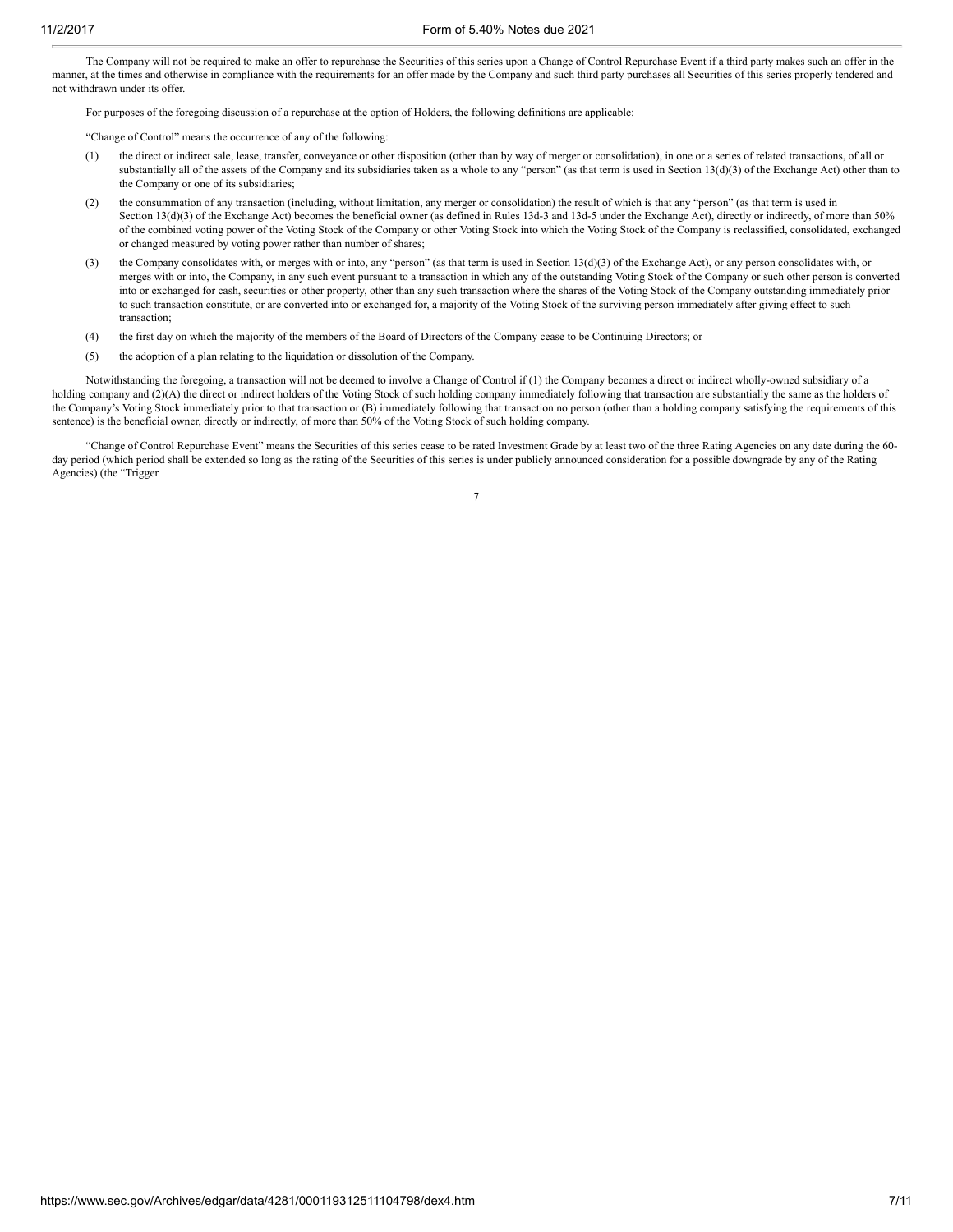Period") after the earlier of (1) the occurrence of a Change of Control; or (2) public notice of the occurrence of a Change of Control or the intention by the Company to effect a Change of Control. Unless at least two of the three Rating Agencies are providing a rating for the Securities of this series at the commencement of any Trigger Period, the Securities of this series will be deemed to have ceased to be rated Investment Grade by at least two of the three Rating Agencies during the Trigger Period. Notwithstanding the foregoing, no Change of Control Repurchase Event will be deemed to have occurred in connection with any particular Change of Control unless and until such Change of Control has actually been consummated.

"Continuing Director" means, as of any date of determination, any member of the Board of Directors of the Company who:

- (1) was a member of such Board of Directors on the date of the closing of the offering of the Securities of this series; or
- (2) was nominated for election, elected or appointed to such Board of Directors with the approval of a majority of the Continuing Directors who were members of such Board of Directors at the time of such nomination, election or appointment (either by a specific vote or by approval of the Company's proxy statement in which such member was named as a nominee for election as a director, without objection to such nomination).

"Fitch" means Fitch Inc., a subsidiary of Fimalac, S.A., and its successors.

"Investment Grade" means a rating of Baa3 or better by Moody's (or its equivalent under any successor rating categories of Moody's); a rating of BBB- or better by S&P (or its equivalent under any successor rating categories of S&P); a rating of BBB- or better by Fitch (or its equivalent under any successor rating categories of Fitch); and the equivalent Investment Grade credit rating from any additional Rating Agency or Rating Agencies selected by the Company.

"Moody's" means Moody's Investors Service Inc., a subsidiary of Moody's Corporation, and its successors.

"Rating Agency" means each of Moody's, S&P and Fitch; *provided*, that if any of Moody's, S&P or Fitch ceases to rate the Securities of this series or fails to make a rating of the Securities of this series publicly available for reasons outside of the Company's control, the Company may select (as certified by a resolution of the Company's Board of Directors) a "nationally recognized statistical rating organization" within the meaning of Section 3(a)(62) of the Exchange Act, as a replacement agency for Moody's, S&P or Fitch, or all of them, as the case may be, that is reasonably acceptable to the Trustee under the Indenture.

"S&P" means Standard & Poor's Ratings Services, a division of The McGraw-Hill Companies, Inc., and its successors.

"Voting Stock" of any specified "person" (as that term is used in Section 13(d)(3) of the Exchange Act) as of any date means the capital stock of such person that is at the time entitled to vote generally in the election of the board of directors of such person.

If an Event of Default with respect to Securities of this series shall occur and be continuing, the principal of the Securities of this series may be declared due and payable in the manner and with the effect provided in the Indenture.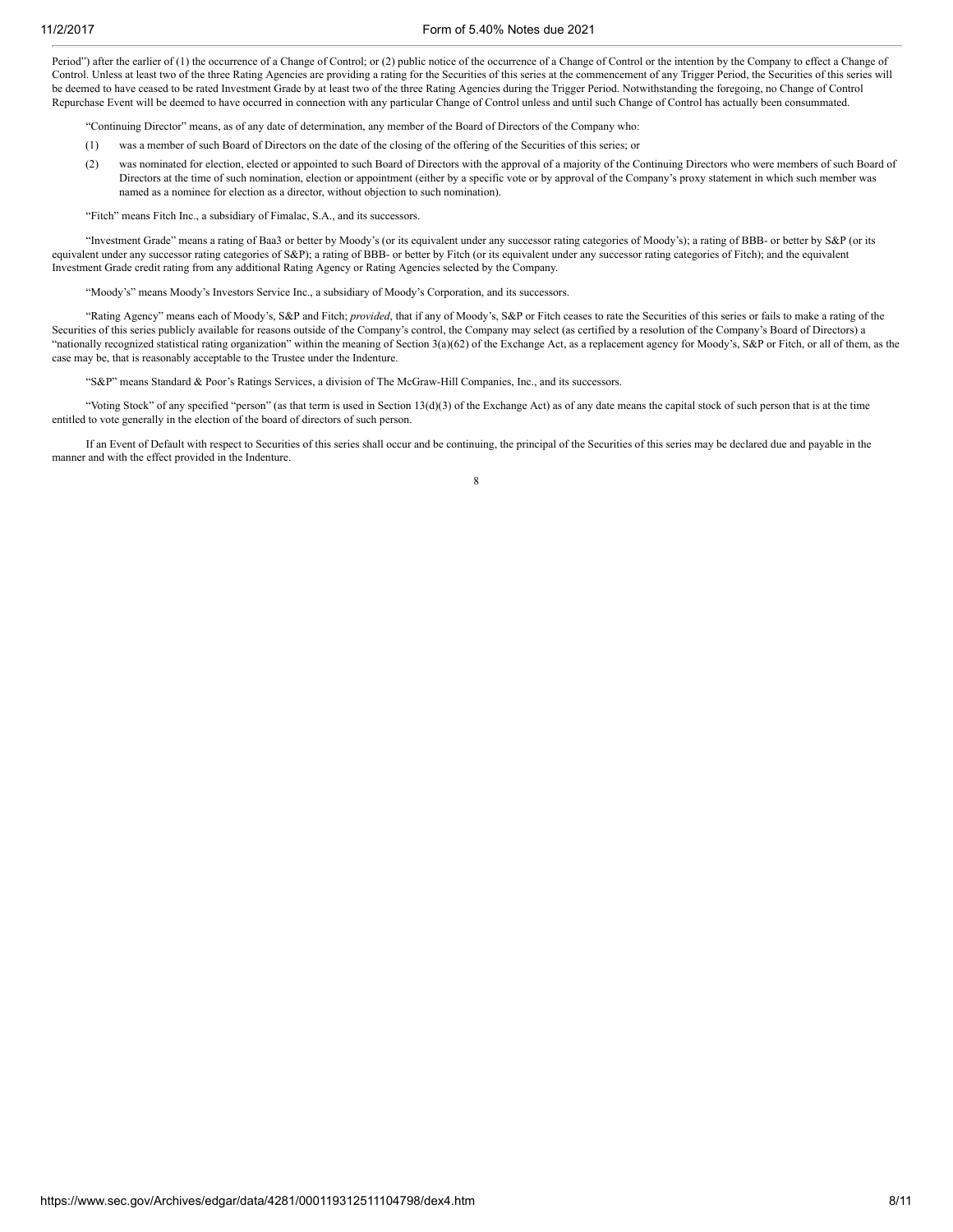The provisions relating to defeasance and discharge set forth in Section 1302 of the Indenture and covenant defeasance set forth in Section 1303 of the Indenture are applicable to the Securities of this series.

The Indenture permits, with certain exceptions as therein provided, the amendment thereof and the modification of the rights and obligations of the Company and the rights of the Holders of the Securities of each series to be affected under the Indenture at any time by the Company and the Trustee with the consent of the Holders of 50% in principal amount of the Securities at the time Outstanding of each series to be affected. The Indenture also contains provisions permitting the Holders of specified percentages in principal amount of the Securities of each series at the time Outstanding, on behalf of the Holders of all Securities of such series, to waive compliance by the Company with certain provisions of the Indenture and certain past defaults under the Indenture and their consequences. Any such consent or waiver by the Holder of this Security shall be conclusive and binding upon such Holder and upon all future Holders of this Security and of any Security issued upon the registration of transfer hereof or in exchange herefor or in lieu hereof, whether or not notation of such consent or waiver is made upon this Security.

As set forth in, and subject to, the provisions of the Indenture, no Holder of any Security of this series will have any right to institute any proceeding with respect to the Indenture or for any remedy thereunder, unless such Holder shall have previously given to the Trustee written notice of a continuing Event of Default with respect to this series, the Holders of not less than 25% in principal amount of the Outstanding Securities of this series shall have made written request, and offered reasonable indemnity, to the Trustee to institute such proceeding as trustee, and the Trustee shall not have received from the Holders of a majority in principal amount of the Outstanding Securities of this series a direction inconsistent with such request and shall have failed to institute such proceeding within 60 days; provided, however, that such limitations do not apply to a suit instituted by the Holder hereof for the enforcement of payment of the principal of and any premium or interest on this Security on or after the respective due dates expressed herein.

No reference herein to the Indenture, and no provision of this Security or of the Indenture, shall alter or impair the obligation of the Company, which is absolute and unconditional, to pay the principal of (and premium, if any) and interest on this Security at the times, place(s) and rate, and in the coin or currency, herein prescribed.

As provided in the Indenture and subject to certain limitations therein set forth, the transfer of this Security is registrable in the Security Register, upon surrender of this Security for registration of transfer at the office or agency of the Company in any place where the principal of and any premium and interest on this Security are payable or, subject to any laws or regulations applicable thereto and to the right of the Company (limited as provided in the Indenture) to rescind the designation of any such transfer agent, at the main offices of the Company in Pittsburgh, Pennsylvania and in or at such other offices or agencies as the Company may designate, duly endorsed by, or accompanied by a written instrument of transfer in form satisfactory to the Company and the Security Registrar duly executed by, the Holder hereof or his attorney duly authorized in writing, and thereupon one or more new Securities of this series and of like tenor, of authorized denominations and for the same aggregate principal amount, will be issued to the designated transferee or transferees.

The Securities of this series are issuable only in registered form, without coupons, in denominations of \$2,000 and integral multiples of \$1,000 in excess thereof. As provided in the Indenture and subject to certain limitations therein set forth, Securities of this series are exchangeable for a like aggregate principal amount of Securities of this series and of like tenor of a different authorized denomination, as requested by the Holder surrendering the same.

 $\overline{9}$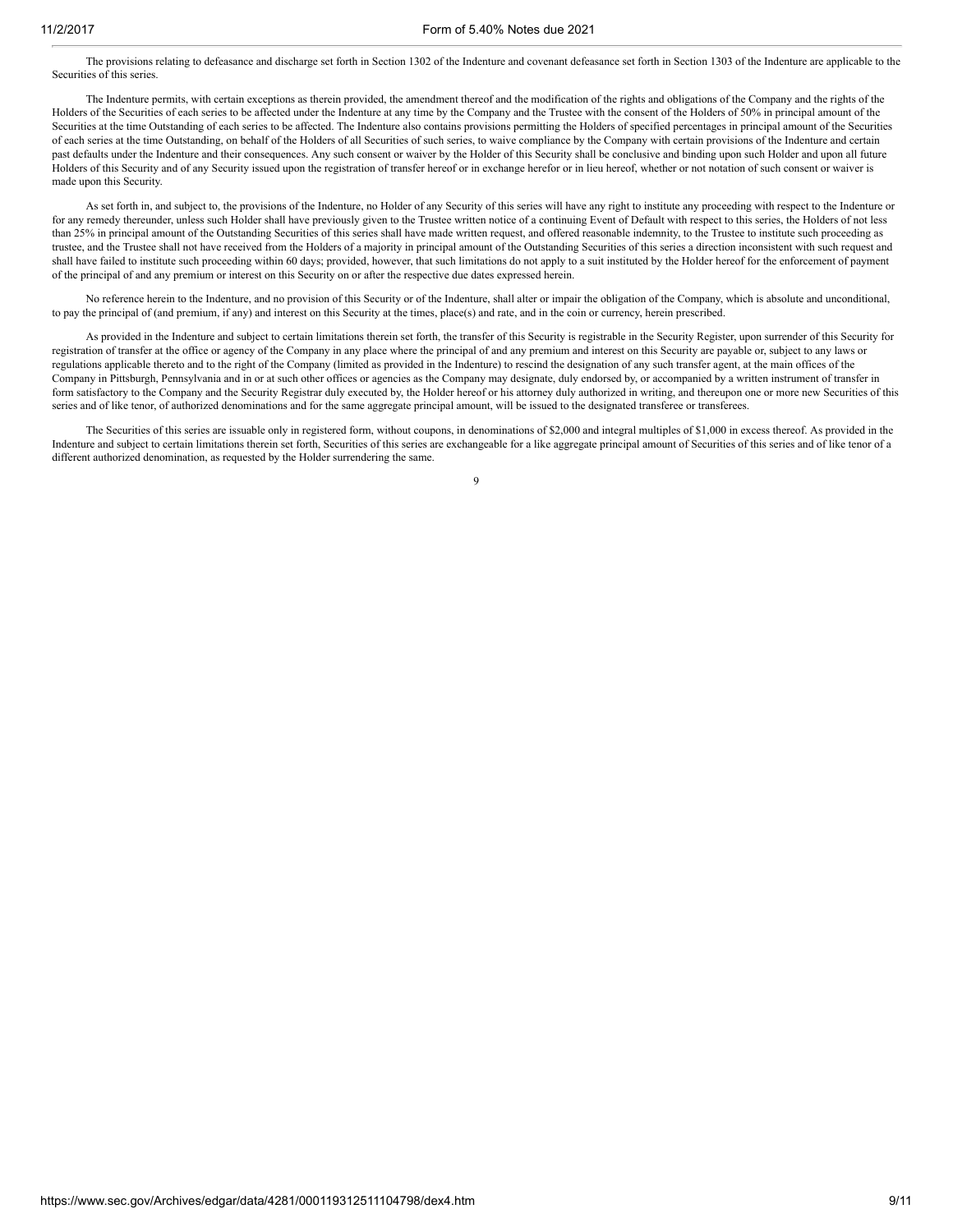No service charge shall be made for any such registration of transfer or exchange, but the Company may require payment of a sum sufficient to cover any tax or other governmental charge payable in connection therewith.

Prior to due presentment of this Security for registration of transfer, the Company, the Trustee and any agent of the Company or the Trustee may treat the Person in whose name this Security is registered as the owner hereof for all purposes, whether or not this Security is overdue, and neither the Company, the Trustee nor any such agent shall be affected by notice to the contrary.

As used in this Security, "Business Day" means any day other than a Saturday or Sunday, that is not a day on which banking institutions are authorized or obligated by law or executive order to close in The City of New York. All other terms used in this Security which are defined in the Indenture and are not defined herein shall have the meanings assigned to them in the Indenture.